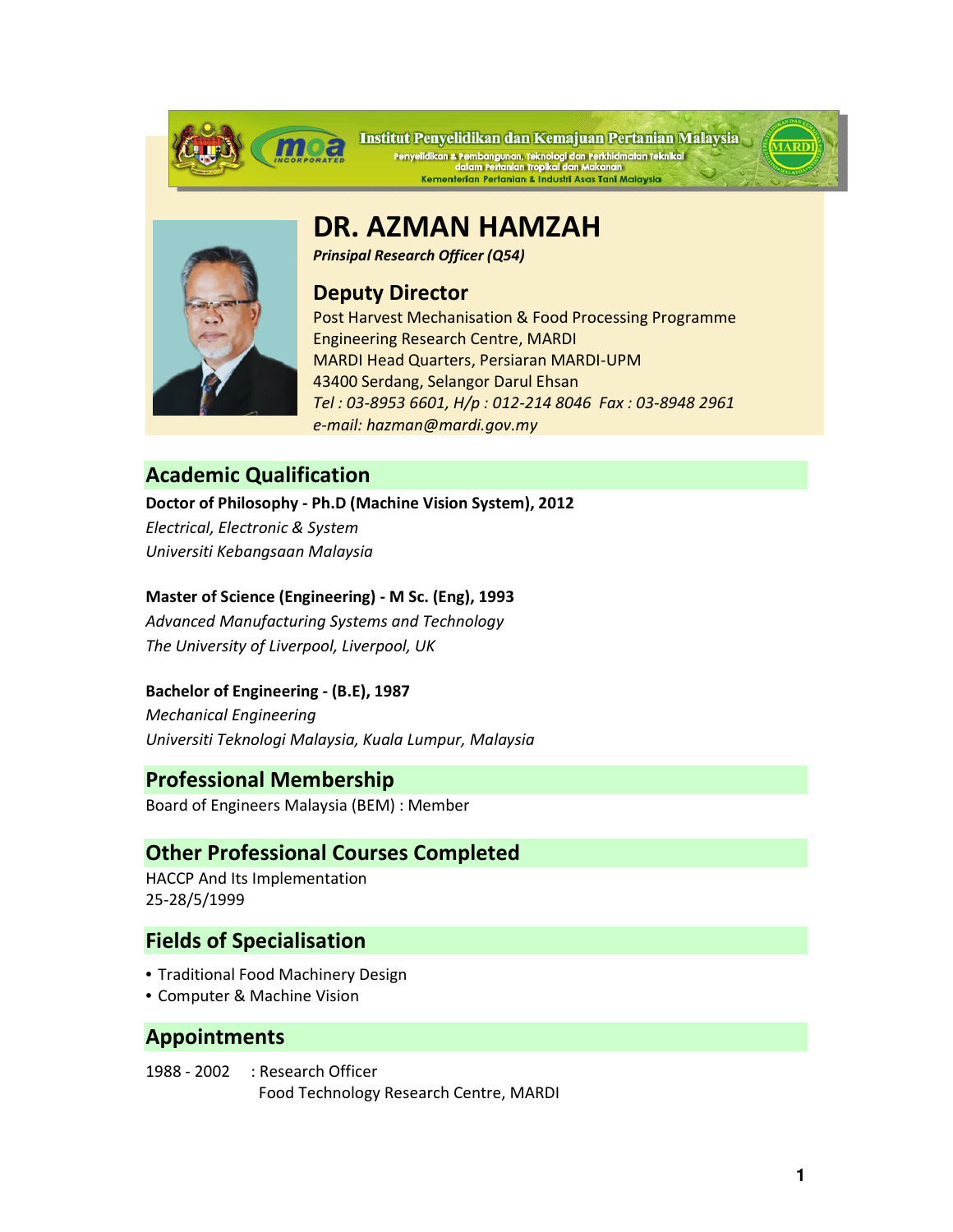| 2002 - 2013 : Senior Research Officer             |
|---------------------------------------------------|
| Mechanization & Automation Research Centre, MARDI |
|                                                   |

2013 - 2015 : Principal Research Officer Mechanization & Automation Research Centre, MARDI 2015 - present : Deputy Director

> Post Harvest Mechanisation & Food Processing Programme Engineering Research Centre, MARDI

| <b>Major Research Programmes/Projects Completed</b> |                                                                                                                                                                                    |  |  |  |
|-----------------------------------------------------|------------------------------------------------------------------------------------------------------------------------------------------------------------------------------------|--|--|--|
| Title                                               | Mechanisation of the salted egg production                                                                                                                                         |  |  |  |
| From                                                | 1988                                                                                                                                                                               |  |  |  |
| To                                                  | 1990                                                                                                                                                                               |  |  |  |
| Position held                                       | : Project Collaborator                                                                                                                                                             |  |  |  |
| Major output                                        | : A suitable machineries for the production of salted egg have been developed<br>and established and the technology has adopted to the entrepreneurs                               |  |  |  |
| Title                                               | Mechanisation for the production of traditional food                                                                                                                               |  |  |  |
| From                                                | 1988                                                                                                                                                                               |  |  |  |
| To                                                  | 1990                                                                                                                                                                               |  |  |  |
| Position held                                       | : Project Collaborator                                                                                                                                                             |  |  |  |
| Major output                                        | : A specific machineries for the production of the traditional food have been<br>developed and established and the technology has adopted to the traditional<br>food entrepreneurs |  |  |  |
| Title                                               | : Mechanisation of the Packinghouse System for Fresh Produce                                                                                                                       |  |  |  |
| From                                                | 1990                                                                                                                                                                               |  |  |  |
| To                                                  | : 1995                                                                                                                                                                             |  |  |  |
| Position held                                       | : Project Leader                                                                                                                                                                   |  |  |  |
| Major output                                        | : A specific machineries for the packinghouse operation have been. designed,<br>developed and tested.                                                                              |  |  |  |
| Title                                               | : Evaluation of processing system in Mehoon SMI in term of energy consumption<br>and waste mechanizedn.                                                                            |  |  |  |
| From                                                | 1997                                                                                                                                                                               |  |  |  |
| To                                                  | : 1999                                                                                                                                                                             |  |  |  |
| Position held                                       | : Project Collaborator                                                                                                                                                             |  |  |  |
| Major output                                        | : A process system for processing of Meehoon with efficient energy mechanized<br>and minimum waste have been designed                                                              |  |  |  |
| Title                                               | Development of Handling and Packaging System of Satay.                                                                                                                             |  |  |  |
| From                                                | : 1997                                                                                                                                                                             |  |  |  |
| To                                                  | : 2000                                                                                                                                                                             |  |  |  |
| Position held                                       | : Project Leader                                                                                                                                                                   |  |  |  |
| Major output                                        | : A prototype of a continuous satay packaging machine has been designed and<br>developed. Packaging technology for frozen satay also has been developed.                           |  |  |  |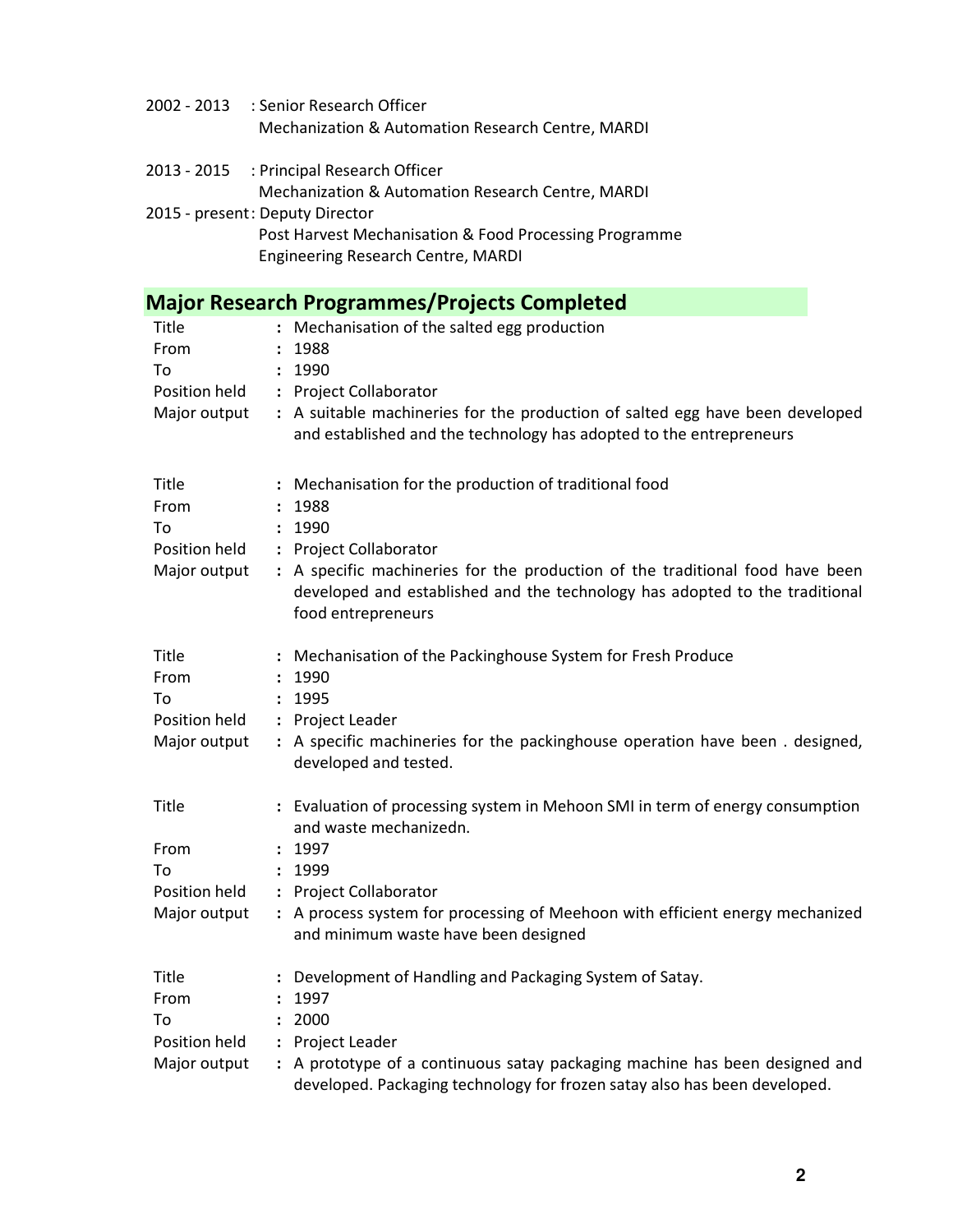| Title                         |                | : Design and development of mechanical grilling system for commercial<br>production of satay.                                                                                                                                                                                                                                                                          |
|-------------------------------|----------------|------------------------------------------------------------------------------------------------------------------------------------------------------------------------------------------------------------------------------------------------------------------------------------------------------------------------------------------------------------------------|
| From                          |                | 1999                                                                                                                                                                                                                                                                                                                                                                   |
| To                            |                | : 2001                                                                                                                                                                                                                                                                                                                                                                 |
| Position held                 | $\ddot{\cdot}$ | <b>Project Collaborator</b>                                                                                                                                                                                                                                                                                                                                            |
| Major output                  |                | : A prototype of a continuous satay griller using electricity as heating medium<br>has been designed and developed.                                                                                                                                                                                                                                                    |
| Title                         |                | : Design and development of mechanical skewering machine for commercial<br>production of satay.                                                                                                                                                                                                                                                                        |
| From                          |                | 1999                                                                                                                                                                                                                                                                                                                                                                   |
| To                            |                | : 2002                                                                                                                                                                                                                                                                                                                                                                 |
| Position held                 | $\ddot{\cdot}$ | Project Leader                                                                                                                                                                                                                                                                                                                                                         |
| Major output                  |                | : A prototype of a mechanical skewering machine for commercial production of<br>satay have been designed and developed.                                                                                                                                                                                                                                                |
| Title                         |                | : Development of system for production of steamed traditional cakes.<br>1999                                                                                                                                                                                                                                                                                           |
| From                          |                | : 2001                                                                                                                                                                                                                                                                                                                                                                 |
| To                            |                | <b>Project Collaborator</b>                                                                                                                                                                                                                                                                                                                                            |
| Position held<br>Major output |                | A prototype of a system for production of steamed traditional cakes have been<br>: designed and developed.                                                                                                                                                                                                                                                             |
| Title                         |                | : Preparation and Characterisation of bionanocomposites using local starch,<br>agro-waste and reinforced with nanoclays                                                                                                                                                                                                                                                |
| From                          |                | 2010                                                                                                                                                                                                                                                                                                                                                                   |
| To                            |                | 2013                                                                                                                                                                                                                                                                                                                                                                   |
| Position held                 |                | : Project Leader                                                                                                                                                                                                                                                                                                                                                       |
| Major output                  |                | Bio-nanocomposites using bio-polymers incorporating nanoclay to produce<br>packaging materials with improved barrier, physical, mechanical and thermal<br>properties. The findings will have a positive impact on the environment<br>considering the abundant petroleum-derived packaging materials which end up<br>in the landfills will take a long time to degrade. |

### Research Achievements

- 1. GOLD MEDAL, "Satay Skewering Machine for the Commercial Production", 14th International Invention, Innovation, Industrial design & Technology Exibition (I-TEX 2003), Malaysian Invention and Design Society (MINDS), 16-18 May 2003
- 2. Anugerah Perkhidmatan Cemerlang MARDI 2002, 29 December 2003
- 3. ANUGERAH INOVASI PERKHIDMATAN AWAM 2003 untuk "Teknologi Mesin Pencucuk Satay, MAMPU, Jabatan Perdana Menteri
- 4. SILVER MEDAL Satay skewering machine for the commercial production, 32nd INTERNATIONAL EXHIBITION OF INVENTIONS NEW TECHNIQUES & PRODUCTS GENEVA, SWITZERLAND, 31/3-4/4 2004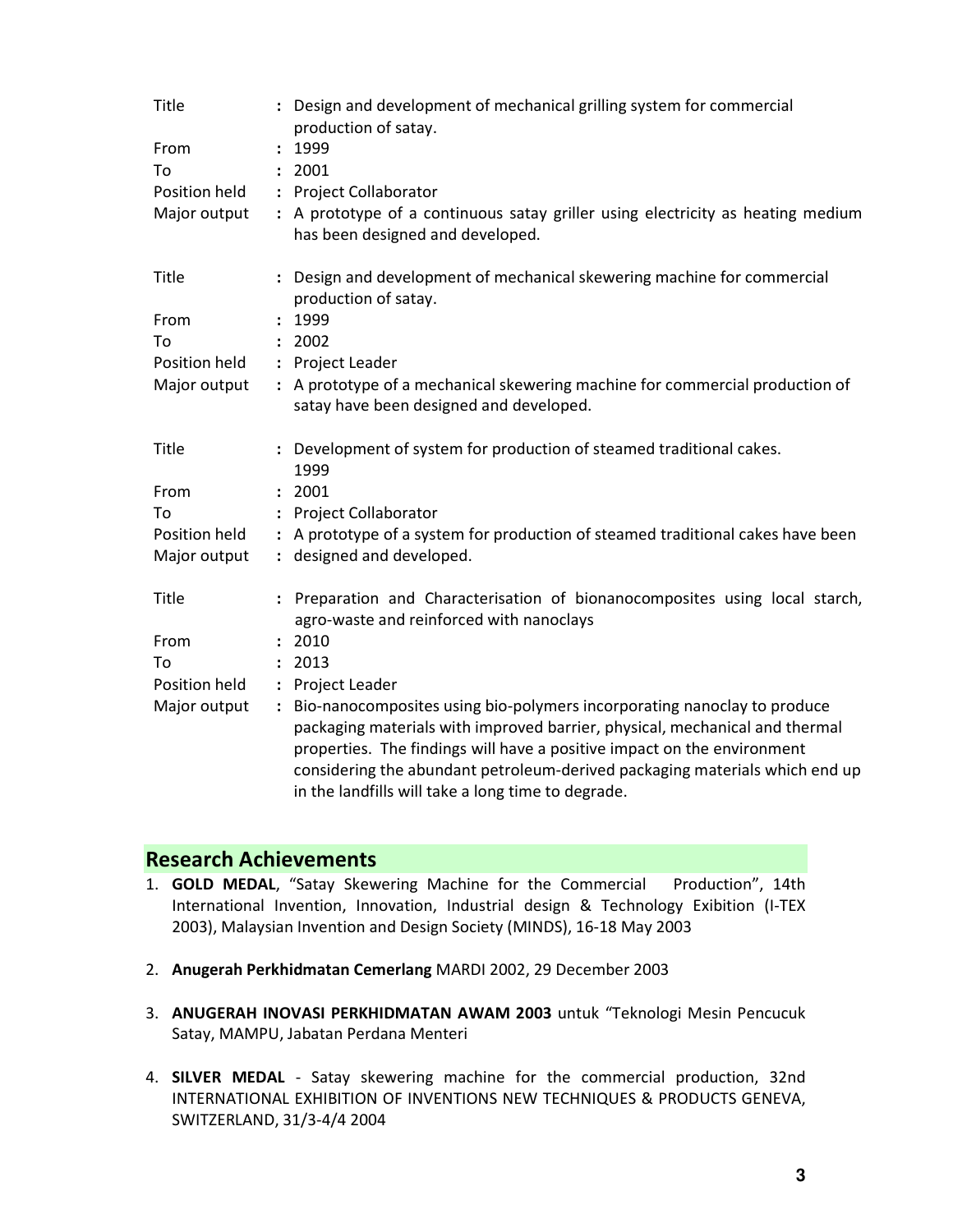- 5. BRONZE MEDAL Mini satay skewering machine, 15th International Invention, Innovation, Industrial Design & Technology Exibition (I-TEX 2004), Malaysian Invention and Design Society (MINDS), 20-22 Mei 2004
- 6. BRONZE MEDAL An-Intelligent Food Processing Machines, 18th International Invention, Innovation, Industrial Design & Technology Exibition (I-TEX 2007), Malaysian Invention and Design Society (MINDS), 18-20 Mei 2007
- 7. BRONZE MEDAL A Rolled Tart Nachine, PAMERAN REKA CIPTA, PENYELIDIKAN DAN INOVASI UPM 2011
- 8. SILVER MEDAL A Rolled Tart Machine, Malaysia Technology Expo (MTE 2012), 16-18th. February 2012.
- 9. MALAYSIAN INNOVATIVE PRODUCT AWARD Rolled Tart Machine, 23rd International Invention, Innovation, Industrial design & Technology Exibition (I-TEX 2012), Malaysian Invention and Design Society (MINDS), 17-19th May 2012
- 10. SILVER MEDAL New agro nanocomposite tray for food serving, MARDI Science & Technology Exhibition (MSTE), 2012.
- 11. **GOLD MEDAL**, "Nanocomposite Tray From Agrowaste for Food Serving", 24th International Invention, Innovation, Industrial design & Technology Exibition (I-TEX 2013), Malaysian Invention and Design Society (MINDS), 9-11 May 2013
- 12. GOLD MEDAL, "Nanocomposite Tray From Agrowaste for Food Serving", 62th The World Exhibition On Inventions, Research and New Technologies, Innova Brussels, Belgium, 14- 16 November 2013

### Publications

- 1. H.Azman and I.Mohd Zainal. New technology of the 'pulut udang' processing. MARDI Special Report 1990
- 2. A. Samsudin and H.Azman . Mechanisation of the production and processing for salted egg. MARDI Special Report 1990
- 3. I.Mohd Zainal, A.Zolkafil and H.Azman. New technology of the 'tebaloi' processing. MARDI Special Report 1990
- 4. A. Samsudin, H.Azman, M.T Othman and A.Zolkafli. Mechanisation for the production of dried banana. MARDI Research Journal, 1991.
- 5. A. Samsudin, H. Mohd Mohid and H.Azman. Mechanisation for the production of salted egg. Food Technology Magazine, 1991
- 6. A. Samsudin and H.Azman. Drying study on the production of dried banana. MARDI Report, 1992
- 7. A. Samsudin, M.Rokiah and H.Azman . Drying of the salted 'tilapia' fish with using solar energy and fire wood. MARDI Report 1992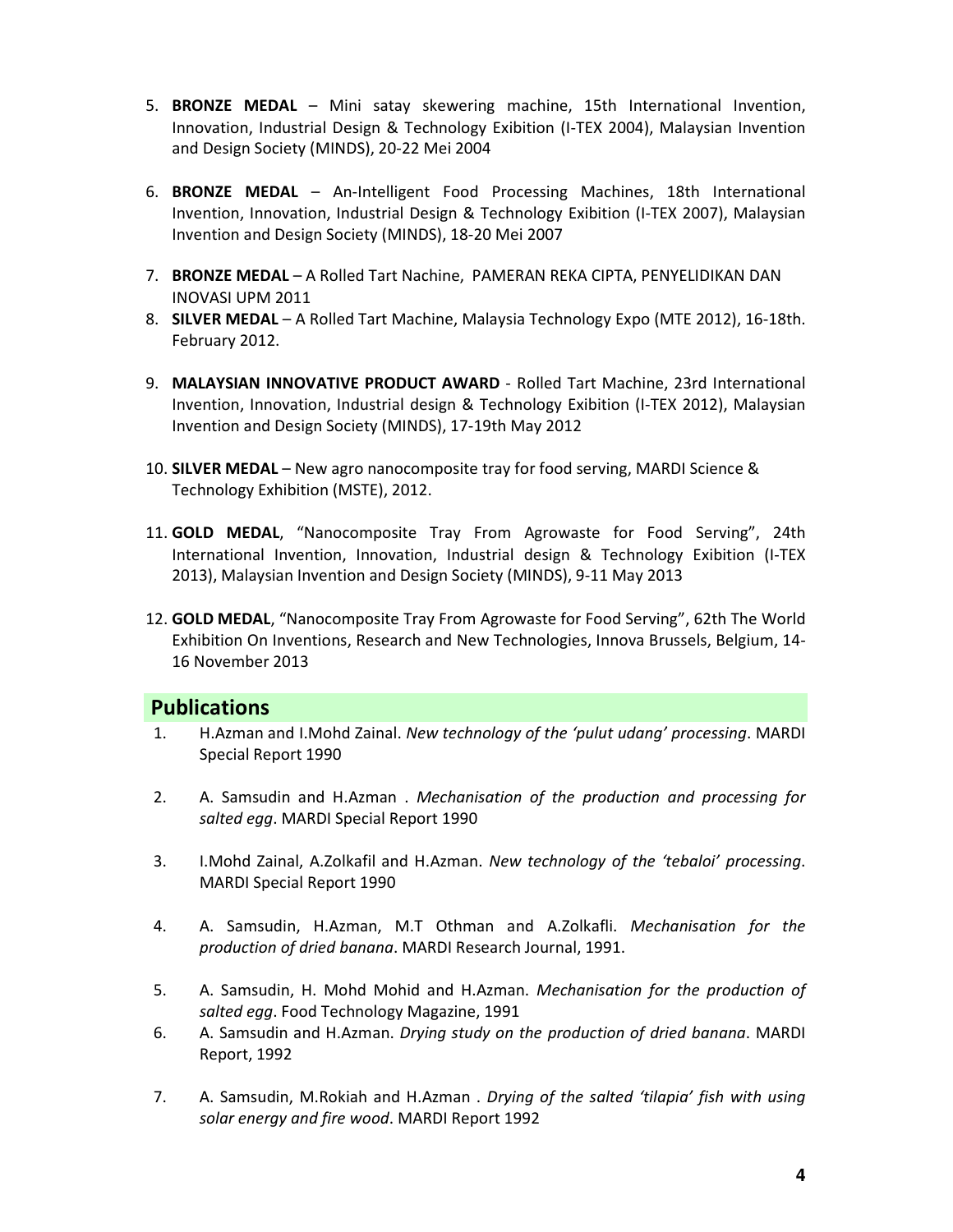- 8. H.Azman and A. Samsudin . An indirect heating system for hot water treatment of papaya and mango. Malaysian Science and Technology Congress, Kuala Lumpur, 1994
- 9. H.Azman and A.Zolkafli . The method of designing food machinery. Food Technology Magazine, 1995
- 10. H.Azman, A.Samsudin and I.Abd Aziz. Design and evaluation of hot dipping tank for papaya. 5<sup>th</sup> ASEAN Food Conference, 26-29 July 1994, Putra World Trade Centre, Kuala Lumpur, Malaysia
- 11. A. Samsudin, H.Azman and I.Abd Aziz . Design and evaluation of the precooling machine using liquid nitrogen. MARDI Research Journal, 1995
- 12. A. Samsudin, H.Azman and 1. Abd Aziz. Design and evaluation of the equipment for the papaya hot water treatment. MARDI Research Journal, 1995
- 13. A. Zolkafli and H. Azman. Cold chain equipment for handling of fresh produce in Malaysia. Paper presented at Workshop On The Cold Chain System For Agricultural Produce In Malaysia', 16 – 17 October 1995, Putera World Trade Centre, Kuala Lumpur.
- 14. A. Zolkafli and H. Azman . Kaedah dan peralatan penyejukbekuan. Nota Kursus Teknologi Pemprosesan Makanan Sejukbeku, MARDI, Selangor Darul Ehsan, 3-5 Oktober 1995.
- 15. H. Azman and A.Samsudin. Drying of Grated Coconut Using Mechanical Dryer for the Production of Kerisik. International Conference on Food Industry Technology and Energy Application, The King Mongkut's Institute of Technology Thonburi, Bangkok, Thailand, 13-15 November 1996.
- 16. A.Samsudin, I.Abd. Aziz and H.Azman. Development of postharvest handling equipment for tropical fruits. National Conference on Agriculture & Food Mechanization 2001. 30-31 October 2001, Mutiara Hotel, Kuala Lumpur.
- 17. H.Azman. Air minuman botol dengan air mineral semulajadi. Apa bezanya? Agromedia bil. 10 tahun 2001
- 18. A.Zolkafli, H.Azman, W.Mohd. Ariff, A.R.Abu Othman. Franchise system for satay. Documentation for internal circulation (2001)
- 19. H.Azman and A.Zolkafli. Satay skewering machine for the commercial production. Paper for MARDI Science Council (July 2003).
- 20. H.Azman and A.Zolkafli . Mechanisation of satay for franchising and mass catering. National Food Technology Seminar 2003, 5-6 August 2003, Istana Hotel, Kuala Lumpur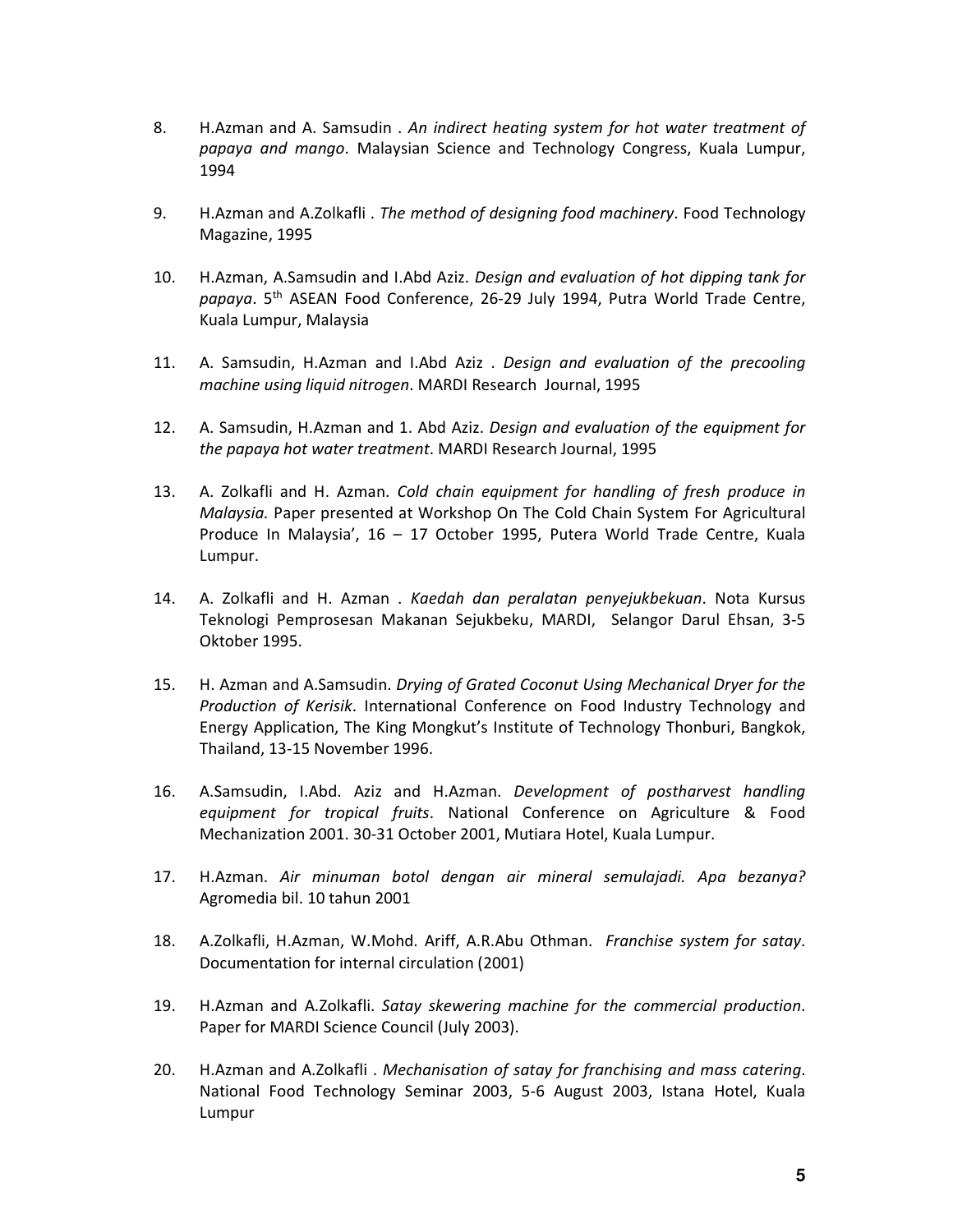- 21. H.Azman, A.Zolkafli, I.Mohd Zainal and J.Razali (2004). Mechanisation of Satay for Franchising or Mass Catering. Mesyuarat Majlis Sains MARDI,14 Oktober 2004, Ibu Pejabat MARDI, Serdang, Selangor Darul Ehsan
- 22. H.Azman (2004). Mesin mini pencucuk sate: Sesuai untuk pengusaha kecil. Majalah Agromedia bil. 17
- 23. H.Azman (2005). Teknologi Baru Mencucuk Satay. Buletin Teknologi Makanan, Jil. 3
- 25. H.Azman dan M.Mohd Marzuki (2005)"Pembangunan sistem kawalan proses berkomputer bagi mesin pemasak dodol enzim". 'Seminar Penyelidikan Siswazah 2005 UKM', 19-20 Julai 2005, Hotel Equatorial, Bandar Baru Bangi, Selangor Darul Ehsan
- 26. H. Azman, M. Mohd Marzuki, A. Hussain & G. Kamarul Hawari, Automatic Detection of Starch Gelatinisation in Enzyme 'Dodol' Processing Using Computer Vision. Kertaskerja dibentangkan di 'International Conference on Electrical Engineering & Information (ICEEI)', pada 17-19 Jun 2007, Institut Teknologi Bandung, Indonesia.
- 27. S. Riyadi, M. M. Mustafa, A. Hussain & H.Azman, "Papaya fruit grading based on size using image analysis". Kertaskerja dibentangkan di 'International Conference on Electrical Engineering & Information (ICEEI)', pada 17-19 Jun 2007, Institut Teknologi Bandung, Indonesia.
- 28. H. Azman, M. Mohd Marzuki & A. Hussain "Starch Gelatinising Detection in an Enzymatic Dodol Processing Using Grey Level Co-Occurrence Matrix Technique". Kertaskerja dibentangkan di '10<sup>th</sup> ASEAN Food Conference 2007', pada 21-23 Ogos 2007, Subang Jaya, Malaysia.
- 29. G. Kamarul Hawarii, M. Mohd. Marzuki, A. Hussain, H.Azman, Badaruddin Muhammad, "Object Classification using Scale Invariant Feature Transform". Kertaskerja dibentangkan di International Conference on Engineering, Applied Sciences, and Technology, pada 21-23 November, 2007, Bangkok, Thailand.
- 30. H.Azman, M.Mohd Marzuki Mustafa and A.Hussain. Algorithms Development in Detection of the Gelatinization Process during Enzymatic 'Dodol' Processing, ITB Journal 2008.
- 31. Azman, M.Mohd Marzuki Mustafa and A.Hussain. Machine Vision Application in an Enzymatic 'Dodol' Processing, National Conference on Agricultural and Food Mechanization 2009 23 – 25 June 2009, Renaissance Hotel Melaka, Malaysia
- 32. Azman Hamzah. Mekanisasi Pemprosesan Sate, CONFERTECH 2010. 1-2 Disember 2010 Marriot Hotel, IOI Resort, Putrajaya
- 33. Pua Ming Yee, Rosnah Shamsudin, Azman Hamzah and Johari Endan. Development and Fabrication of Pineapple Rolled Tart Machine. American Journal of Food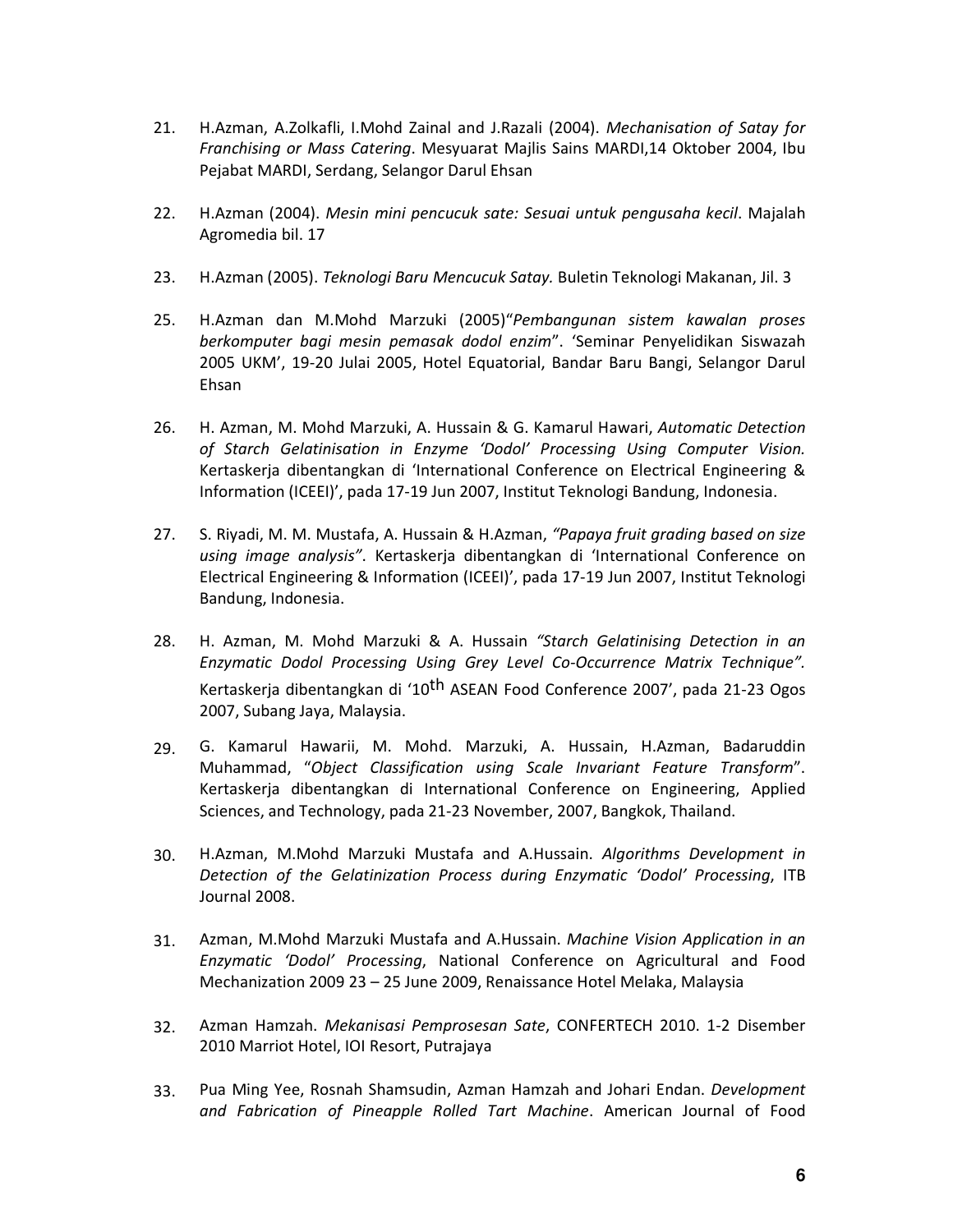Technology 6 (6) : Page : 513-530 ISSN 1557-4571

- 34. Pua Ming Yee, Rosnah Shamsudin, Azman Hamzah and Johari Endan. Kinetic Studies on Cooking of Pineapple Bakery Jam. American Journal Of Food Technology 6(6) : Page 513-530 ISSN 1557-4571
- 35. H. Azman, A.K. Faewati, H. Samsul Bahri and W.A. Wan Mohd Aznan. Development of Bio-nanocomposites Using Bio-polymers Incorporating Nanoclay to Produce Packaging Materials. International Conference of Chemical Engineering and Industrial Biotechnology in conjunction with 25th Symposium of Malaysian Chemical Engineers 2011, Kuantan, Pahang Darul Makmur. 28 November-1 December 2011
- 36. H. Azman. Grading of Dried Shiitake Mushroom Using Image Processing. Persidangan Kebangsaan Mekanisasi Pertanian dan Makanan 2012. Pullman Kuching, Sarawak 10- 12 Januari 2012
- 37. W. Mohd Ariff, H. Azman and A. Rashidan. Artificial Neural Network for Shelf Life Prediction of a Packaged Moisture Sensitive Extruded Snack. Persidangan Kebangsaan Mekanisasi Pertanian dan Makanan 2012. Pullman Kuching, Sarawak 10- 12 Januari 2012
- 38. H. Azman, M. Mohd Marzuki and H. Aini. Digital Image Pixel Subtraction of Glutinous Rice Flour Slurry Gelatinization in Enzymatic Dodol Processing. National Conference On Agricultural and Food Mechanization 2014. 20-22 May 2014, Kota Kinabalu, Sabah
- 39. W. Mohd Ariff and H. Azman. Simulated Neural Network for Shelf Life Prediction of Cakes. National Conference On Agricultural and Food Mechanization 2014 (NCAFM 2014), 20 -22 May 2014, Kota Kinabalu, Sabah
- 40. H. Azman and P. Mohd Salleh. Inovasi Teknologi Mekanisasi Agromakanan. CONFERTECH 2015, 7-9 April 2015, Riverside Majestic Hotel, Kuching Sarawak.

### **Patents**

- Patern Granted (Malaysia) : MY-130389-A : "Skewering Apparatus for Production of Satay"
- Patern Pending (Malaysia) : PI-2013004109 : "A nanocomposite (kenaf) plastic material"
- Patern Pending (Malaysia) : PI-2013004108 : "A nanocomposite (pineapple waste) plastic

#### material"

• Patern Pending (Malaysia) : PI-2013004107 : "A nanocomposite (rice residual) plastic material"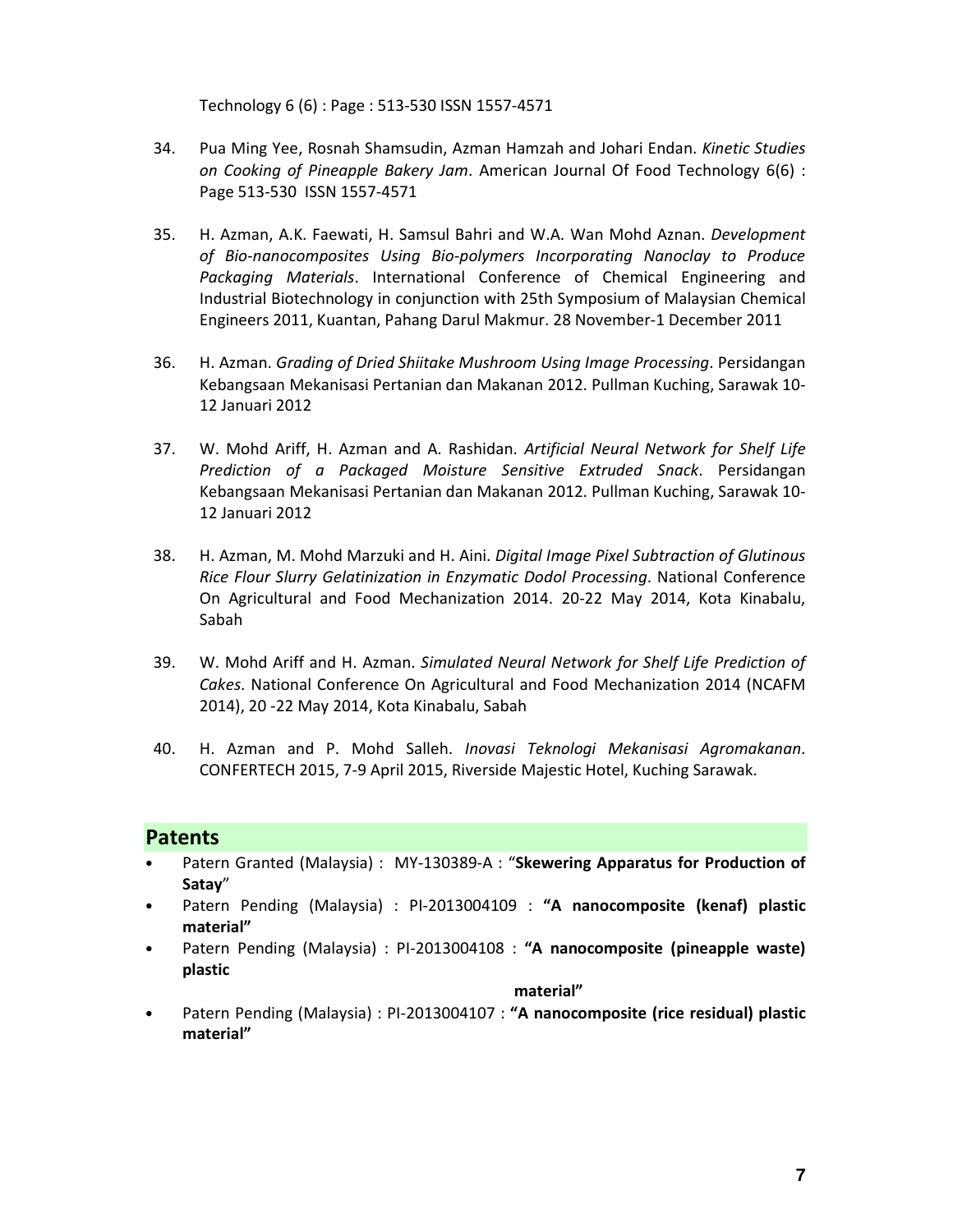# Major Commercial Achievements

Commercial trial of the satay skewering machine at factory level.

- TD Poultry Sdn. Bhd.
- Malaysian Satay Kajang Sdn. Bhd.
- Satay Kajang Hj. Samuri dan Anak-anak Enterprise Sdn. Bhd.

Enhanced version with higher production capacity of the Satay Skewering Machine have been fabricated and tested at the commercial level. Ordered have been received for three unit.

50 units of the *mini satay skewering machine* have been sold to the small scale satay entrepreneurs.

# Courses/Lectures Conducted

- 1. Aspek Penubuhan Kilang. Kursus Pemprosesan Produk Daging pada 21-24 Mac 2011, Kompleks Latihan MARDI, Serdang.
- 2. Pemprosesan Satay Secara Tradisional & Mekanikal. Kursus Pemprosesan Satay Sejuk Beku, 9-11 Oktober 2012, Kompleks Latihan MARDI, Serdang.
- 3. Peralatan Pemprosesan Satay. Kursus Pemprosesan Satay Sejuk Beku, 9-11 Oktober 2012, Kompleks Latihan MARDI, Serdang.
- 4. Aspek Penubuhan Kilang. Kursus Pemprosesan Produk Daging, 25-28 Jun 2013, Kompleks Latihan MARDI, Serdang.
- 5. Bangunan & Kemudahan. Kursus 'Good Manufacturing Practices (GMP)' Dalam Industri Makanan (IKBN), 1-4 Julai 2013, Kompleks Latihan MARDI, Serdang.
- 6. Mekanisasi Pengeluaran Kuih Ros. Kursus Mekanisasi Pemprosesan Snek Tradisional, 10-13 November 2014, Kompleks Latihan MARDI, Serdang.
- 7. Mekanisasi Pemprosesan Snek Tradisional. Forum Teknologi Pemprosesan Makanan Tradisional dan Hari Bersama Pelanggan, Strategi Lautan Biru Negara (NBOS), 3 Disember 2014, RTC Napoh, Kedah.

### MARDI Internal Committee Member

- 1. MARDI Auditor for Internal Quality Audit ISO 9001 : 2008 MS (2012-2016)
- 2. Member of the MARDI Board of Examiners and Investigators for the purpose of inspection of the MARDI property and the disappearance of assets : (2010-2016)